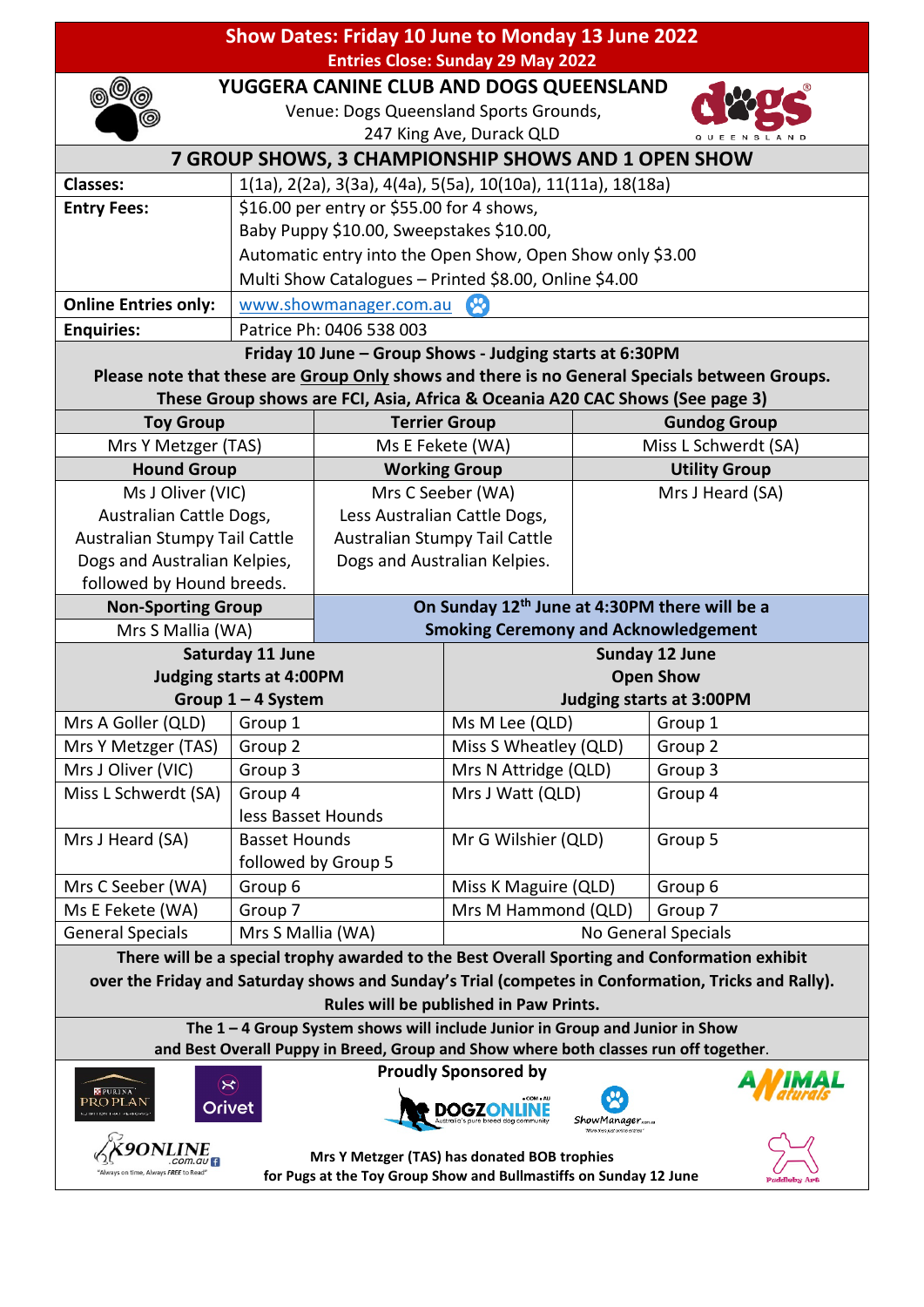| <b>Show Dates: Friday 10 June to Monday 13 June 2022</b>                                                                                                               |                                                              |                                                                                                                                   |                                                           |  |  |  |  |
|------------------------------------------------------------------------------------------------------------------------------------------------------------------------|--------------------------------------------------------------|-----------------------------------------------------------------------------------------------------------------------------------|-----------------------------------------------------------|--|--|--|--|
| <b>Entries Close: Sunday 29 May 2022</b><br>YUGGERA CANINE CLUB AND DOGS QUEENSLAND                                                                                    |                                                              |                                                                                                                                   |                                                           |  |  |  |  |
|                                                                                                                                                                        |                                                              | Venue: Dogs Queensland Sports Grounds,                                                                                            |                                                           |  |  |  |  |
| 0                                                                                                                                                                      |                                                              | 247 King Ave, Durack QLD                                                                                                          |                                                           |  |  |  |  |
| 7 GROUP SHOWS, 3 CHAMPIONSHIP SHOWS AND 1 OPEN SHOW                                                                                                                    |                                                              |                                                                                                                                   |                                                           |  |  |  |  |
| <b>Classes:</b>                                                                                                                                                        | 1(1a), 2(2a), 3(3a), 4(4a), 5(5a), 10(10a), 11(11a), 18(18a) |                                                                                                                                   |                                                           |  |  |  |  |
| <b>Entry Fees:</b>                                                                                                                                                     |                                                              | \$16.00 per entry or \$55.00 for 4 shows,                                                                                         |                                                           |  |  |  |  |
|                                                                                                                                                                        | Baby Puppy \$10.00, Sweepstakes \$10.00,                     |                                                                                                                                   |                                                           |  |  |  |  |
|                                                                                                                                                                        | Automatic entry into the Open Show, Open Show only \$3.00    |                                                                                                                                   |                                                           |  |  |  |  |
|                                                                                                                                                                        |                                                              | Multi Show Catalogues - Printed \$8.00, Online \$4.00                                                                             |                                                           |  |  |  |  |
| <b>Online Entries only:</b>                                                                                                                                            | C<br>www.showmanager.com.au                                  |                                                                                                                                   |                                                           |  |  |  |  |
| <b>Enquiries:</b>                                                                                                                                                      | Patrice Ph: 0406 538 003                                     |                                                                                                                                   |                                                           |  |  |  |  |
| <b>Sunday 12 June</b><br>Judging starts at 2:00PM with Sweepstakes                                                                                                     |                                                              | Monday 13 June<br><b>Judging starts at 9:30AM</b>                                                                                 |                                                           |  |  |  |  |
|                                                                                                                                                                        | Group 1-4 System                                             |                                                                                                                                   | <b>With Sweepstakes</b>                                   |  |  |  |  |
|                                                                                                                                                                        | Junior Handlers to be judged at 5:00PM                       | Group 1-4 System                                                                                                                  |                                                           |  |  |  |  |
| Ms E Fekete (WA)                                                                                                                                                       | Group 1                                                      | Mr N McGreevy (QLD)                                                                                                               | Group 1                                                   |  |  |  |  |
| Ms J Oliver (VIC)                                                                                                                                                      | <b>Baby Puppy Sweepstakes</b><br>followed by Group 2         | Mrs C Seeber (WA)                                                                                                                 | Group 2                                                   |  |  |  |  |
| Mrs S Mallia (WA)                                                                                                                                                      | Group 3                                                      | Mrs J Heard (SA)                                                                                                                  | Non Champion                                              |  |  |  |  |
|                                                                                                                                                                        |                                                              |                                                                                                                                   | Sweepstakes followed by                                   |  |  |  |  |
|                                                                                                                                                                        |                                                              |                                                                                                                                   | Group 3                                                   |  |  |  |  |
| Mrs C Seeber                                                                                                                                                           | <b>Puppy Sweepstakes</b>                                     | Ms E Fekete (WA)                                                                                                                  | Group 4                                                   |  |  |  |  |
| (WA)                                                                                                                                                                   | followed by Group 4                                          |                                                                                                                                   |                                                           |  |  |  |  |
| Mr V Jones (QLD)                                                                                                                                                       | Non Champion Sweepstakes<br>followed by Group 5              | Mrs S Mallia (WA)                                                                                                                 | <b>Baby Puppy Sweepstakes</b><br>followed by Group 5 less |  |  |  |  |
|                                                                                                                                                                        |                                                              |                                                                                                                                   | <b>Australian Shepherds</b>                               |  |  |  |  |
| Mrs Y Metzger                                                                                                                                                          | Group 6                                                      | Miss L Schwerdt (SA)                                                                                                              | Group 6                                                   |  |  |  |  |
| (TAS)                                                                                                                                                                  |                                                              |                                                                                                                                   |                                                           |  |  |  |  |
| Miss L Schwerdt                                                                                                                                                        | Group 7                                                      | Ms J Oliver (VIC)                                                                                                                 | <b>Puppy Sweepstakes</b>                                  |  |  |  |  |
| (SA)                                                                                                                                                                   |                                                              |                                                                                                                                   | followed Australian                                       |  |  |  |  |
|                                                                                                                                                                        |                                                              |                                                                                                                                   | Shepherds followed by                                     |  |  |  |  |
|                                                                                                                                                                        |                                                              |                                                                                                                                   | Group 7                                                   |  |  |  |  |
| <b>General Specials</b>                                                                                                                                                | Mrs J Heard (SA)                                             | <b>General Specials</b>                                                                                                           | Mrs C Seeber (WA)                                         |  |  |  |  |
| There will be a special trophy awarded to the Best Overall Sporting and Conformation exhibit                                                                           |                                                              |                                                                                                                                   |                                                           |  |  |  |  |
| over the Friday and Saturday shows and Sunday's Trial (competes in Conformation, Tricks and Rally).                                                                    |                                                              |                                                                                                                                   |                                                           |  |  |  |  |
| Rules will be published in Paw Prints.                                                                                                                                 |                                                              |                                                                                                                                   |                                                           |  |  |  |  |
| The $1 - 4$ Group System shows will include Junior in Group and Junior in Show<br>and Best Overall Puppy in Breed, Group and Show where both classes run off together. |                                                              |                                                                                                                                   |                                                           |  |  |  |  |
|                                                                                                                                                                        |                                                              |                                                                                                                                   |                                                           |  |  |  |  |
| <b>Proudly Sponsored by</b><br>$(\mathbf{x})$<br><b>PURINA</b><br>PRO PLAN                                                                                             |                                                              |                                                                                                                                   |                                                           |  |  |  |  |
|                                                                                                                                                                        |                                                              | Orivet                                                                                                                            |                                                           |  |  |  |  |
|                                                                                                                                                                        |                                                              | ShowManager<br>wore then just patine entries                                                                                      |                                                           |  |  |  |  |
|                                                                                                                                                                        |                                                              | Mrs Y Metzger (TAS) has donated BOB trophies<br>Puddlobs Art<br>for Pugs at the Toy Group Show and Bullmastiffs on Sunday 12 June |                                                           |  |  |  |  |
|                                                                                                                                                                        |                                                              |                                                                                                                                   |                                                           |  |  |  |  |